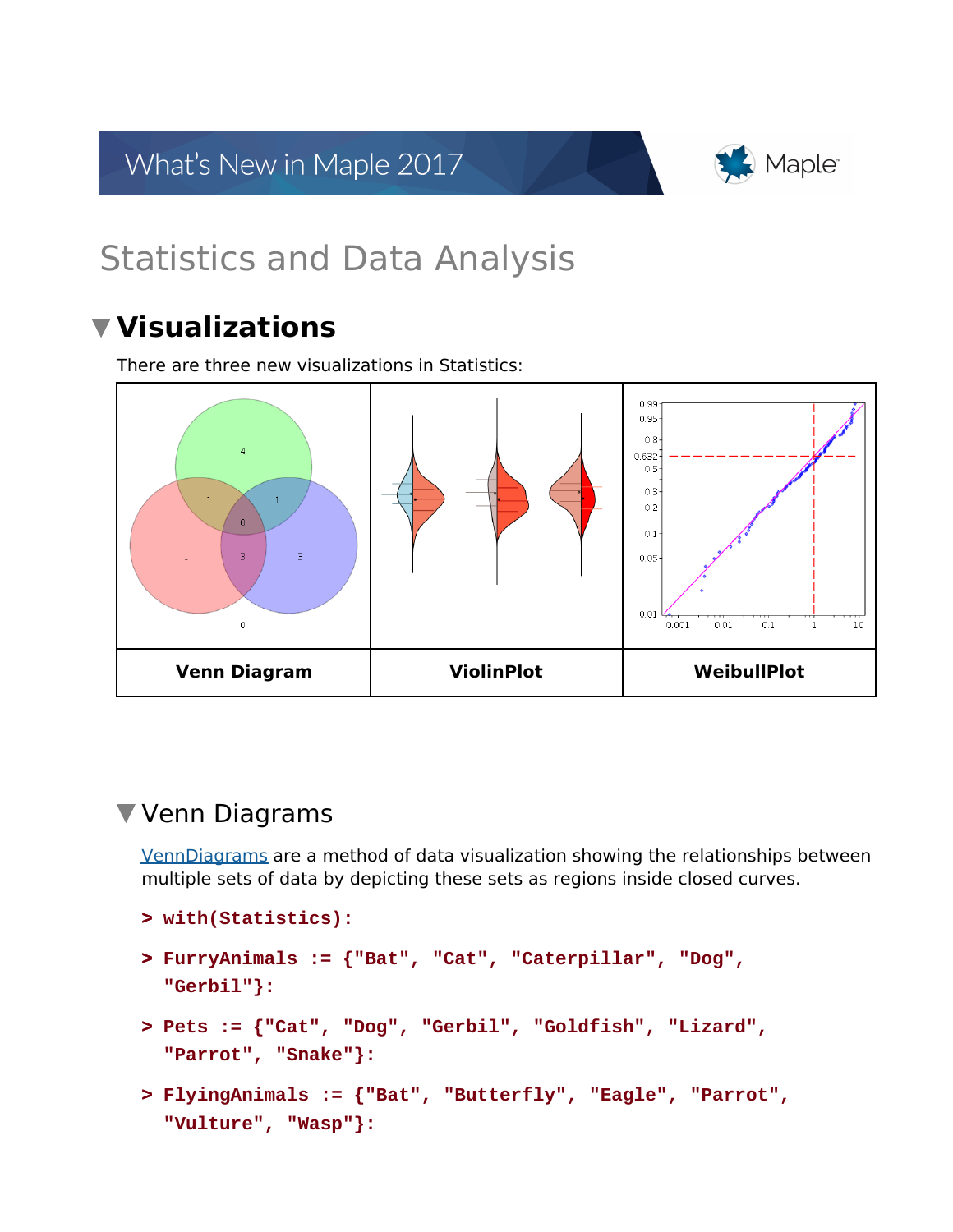**> VennDiagram(FurryAnimals, Pets, FlyingAnimals, legend=["Furry Animals", "Pets", "Flying Animals"]);**



# ▼ ViolinPlots

ViolinPlots are a visualization of the distribution of data consisting of a rotated kernel density plot and markers for the quartiles and the mean.

```
> 
ViolinPlot( C[1..3], F[1..3], size = [800,400], color = 
> 
C := [seq(Sample(Normal(ln(i), 3), 60), i = 1 .. 20)]:
> 
F := [seq(Sample(Normal(sin(i*Pi), 3), 120), i = 1 .. 20)]:
 "LightBlue" .. "red", scale = area('pairwise', [1,1,2], [2,3,
 1]));
```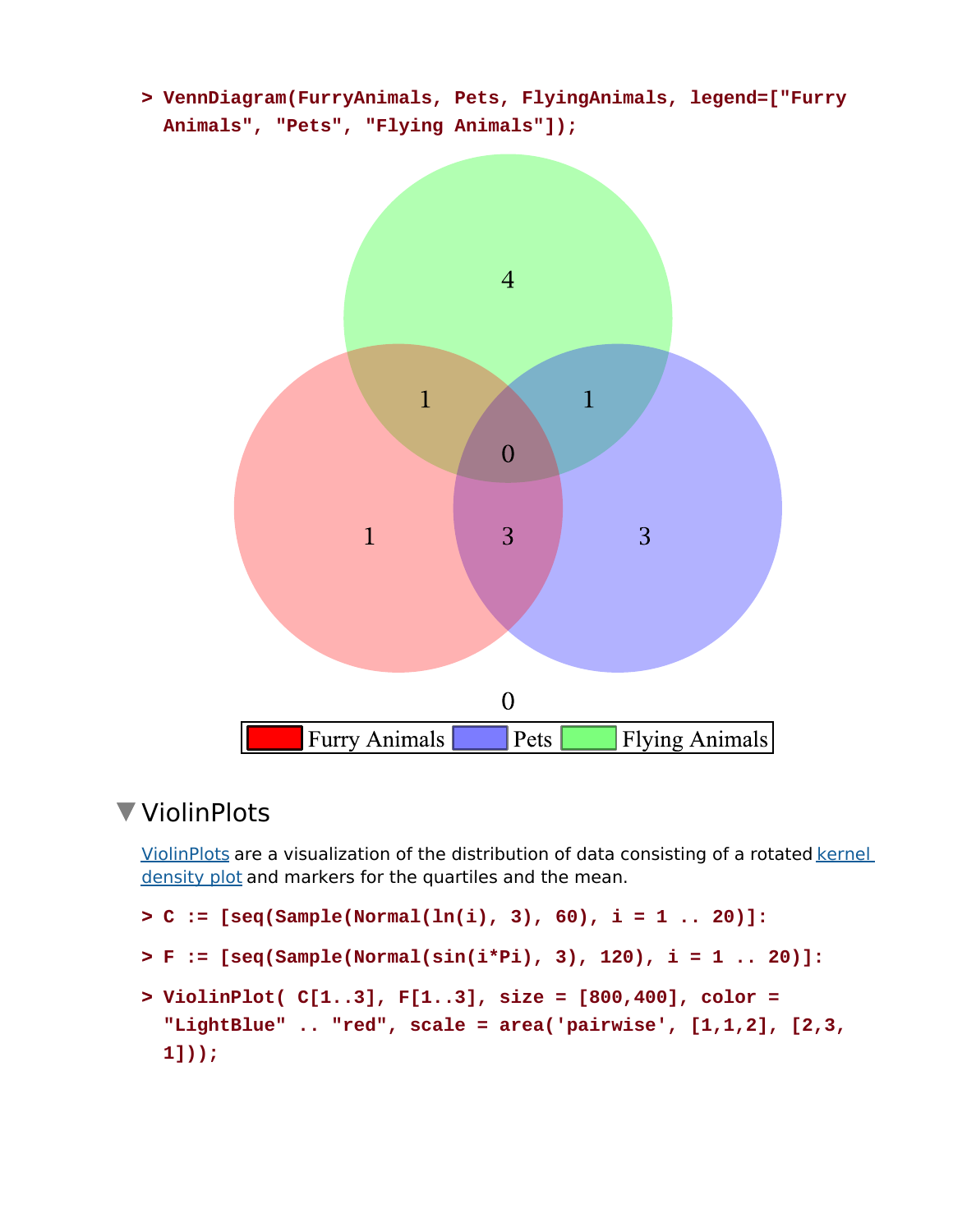

# Weibull Plots

Weibull plots are used to verify whether a particular data set follows the Weibull distribution and provides additional information about the estimated shape and scale parameters.

```
> 
WeibullPlot(A, scale = 1, shape = 0.6, color = [blue,magenta]
> 
X := RandomVariable(Weibull(1, 0.6)):
> 
A := Sample(X, 100):
  );
```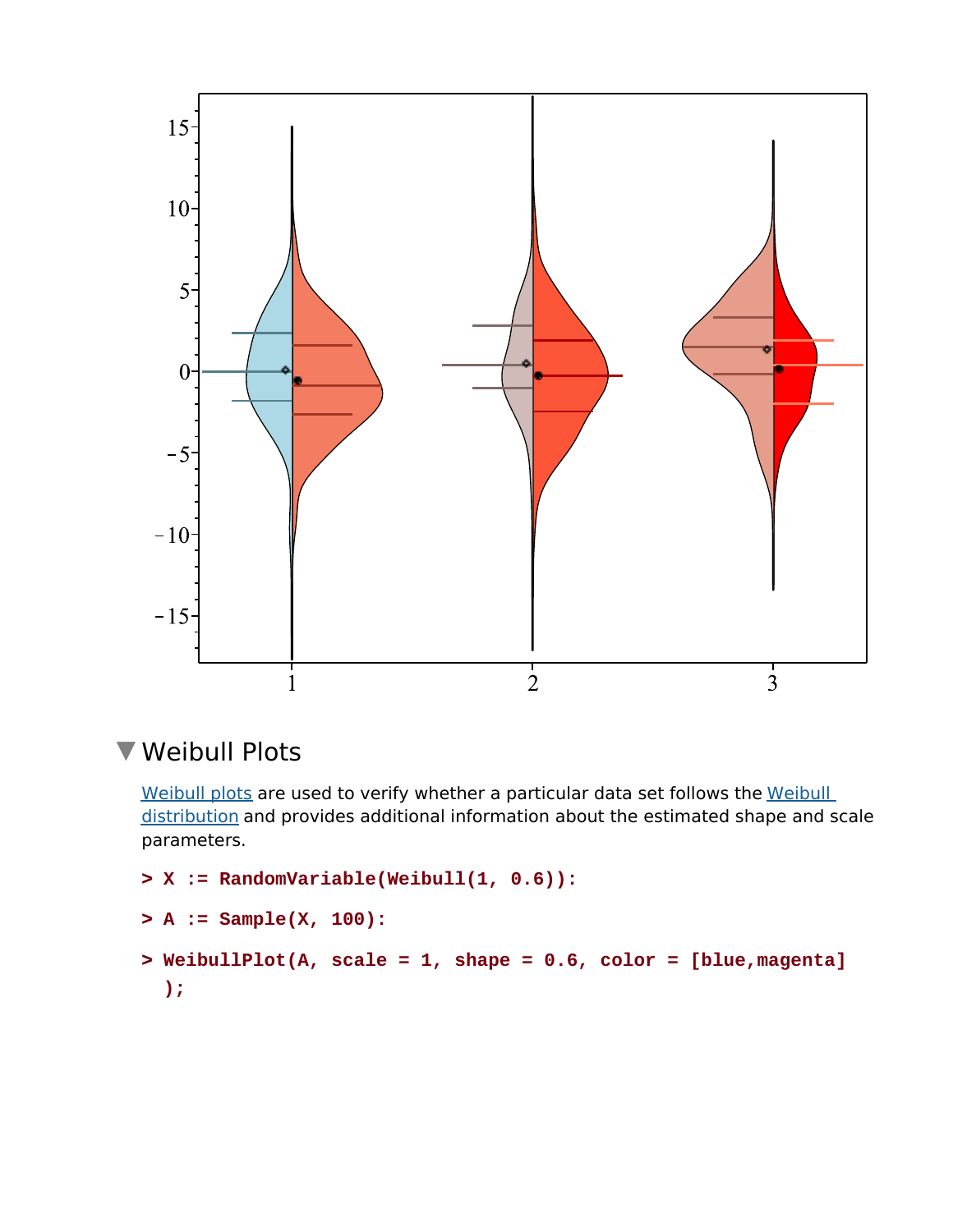

# **V** More updates to Statistics Visualizations

Several existing visualizations have also been updated or have new optional arguments.

#### ▼ BarCharts and ColumnGraphs

The BarChart / ColumnGraph routines have been updated to support the colorscheme option:

```
> 
BarChart( < 1, 3, 5, 2, 4, 6 >, colorscheme = [ 
 "valuesplit", [ 1..2 = "DarkGrey", 3..4 = "WhiteSmoke", 5.
 .6 = "Crimson" ] ] );
```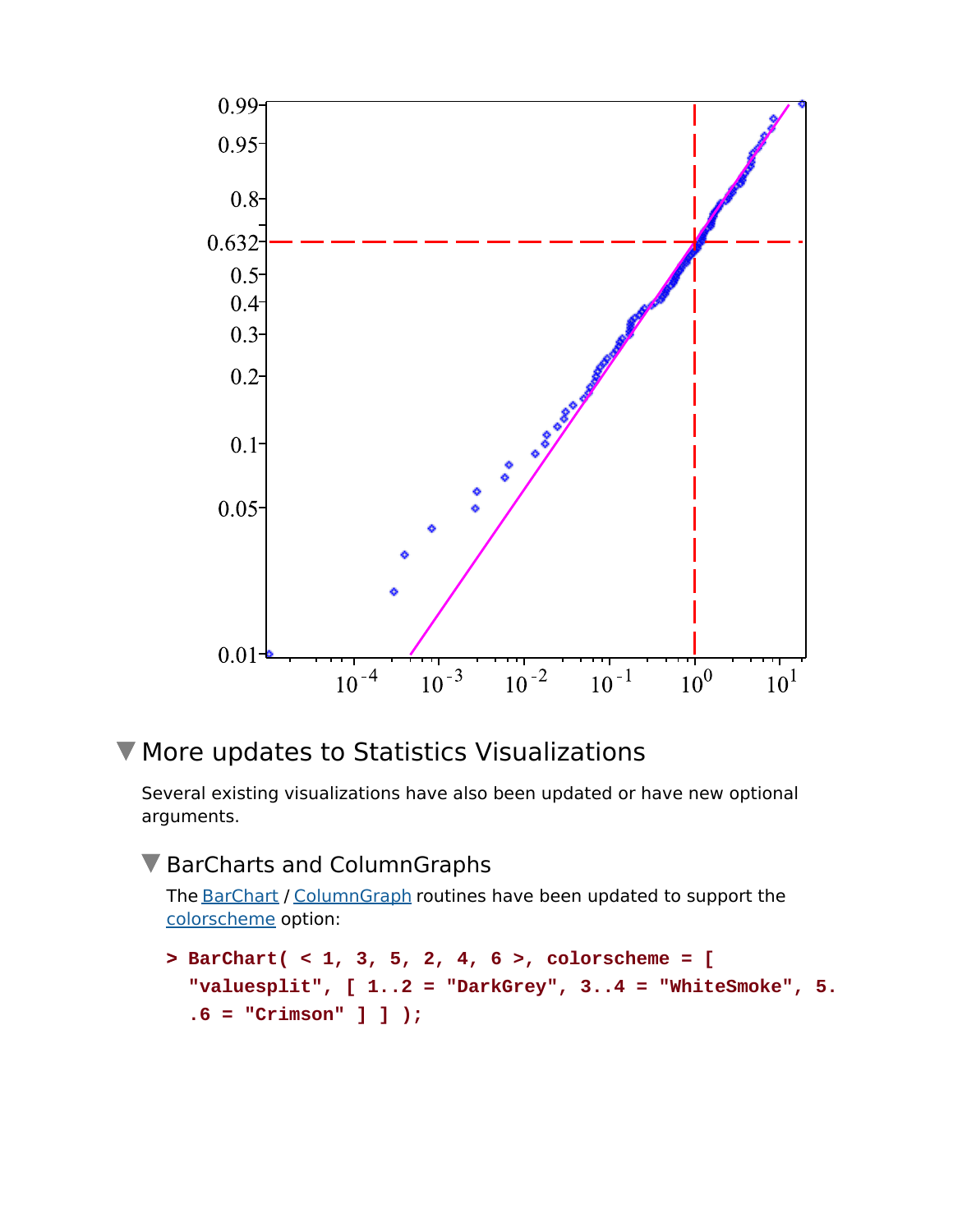

BarCharts and ColumnGraphs also now support individual color specification for each bar or column.

```
> 
ColumnGraph(< 6,3,9; 3,5,9>, color = Matrix( [ [ "Red", 
 "OrangeRed", "Orange"], ["Blue", "Navy", "Purple" ] ] ) );
```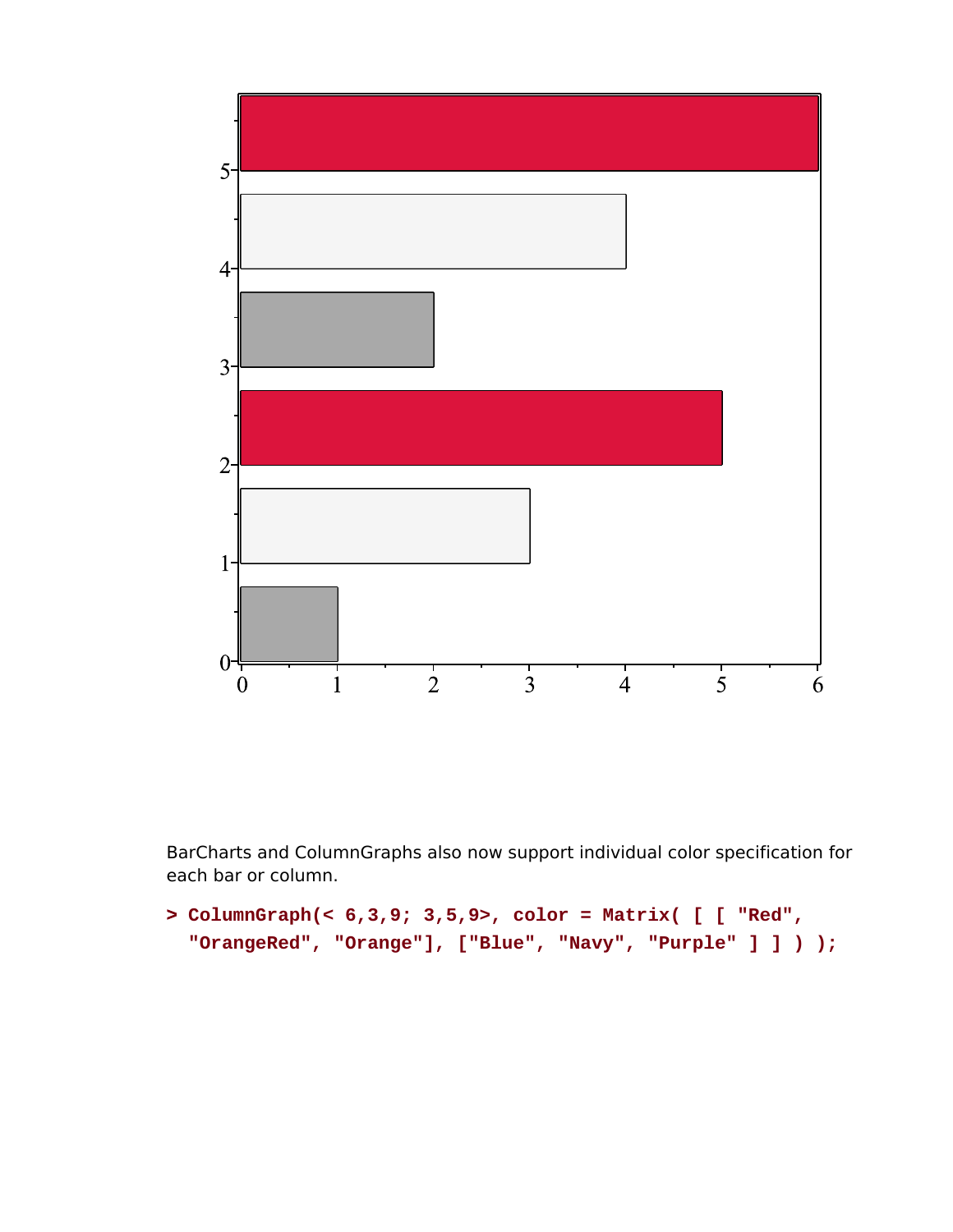

### **V** DensityPlots

The **DensityPlot** command has a new discont option for the detection of discontinuities.

**> f:=x -> piecewise(-1 < x and x < 1,3/2 \*x^2,0);**

$$
f := x \mapsto \begin{cases} \frac{3x^2}{2} & -1 < x < 1 \\ 0 & \text{otherwise} \end{cases}
$$

- **> F:=Distribution(PDF=f):**
- **> Z:=RandomVariable(F):**
- **> DensityPlot(Z,range=-2..2,thickness=2,color=red,discont= true);**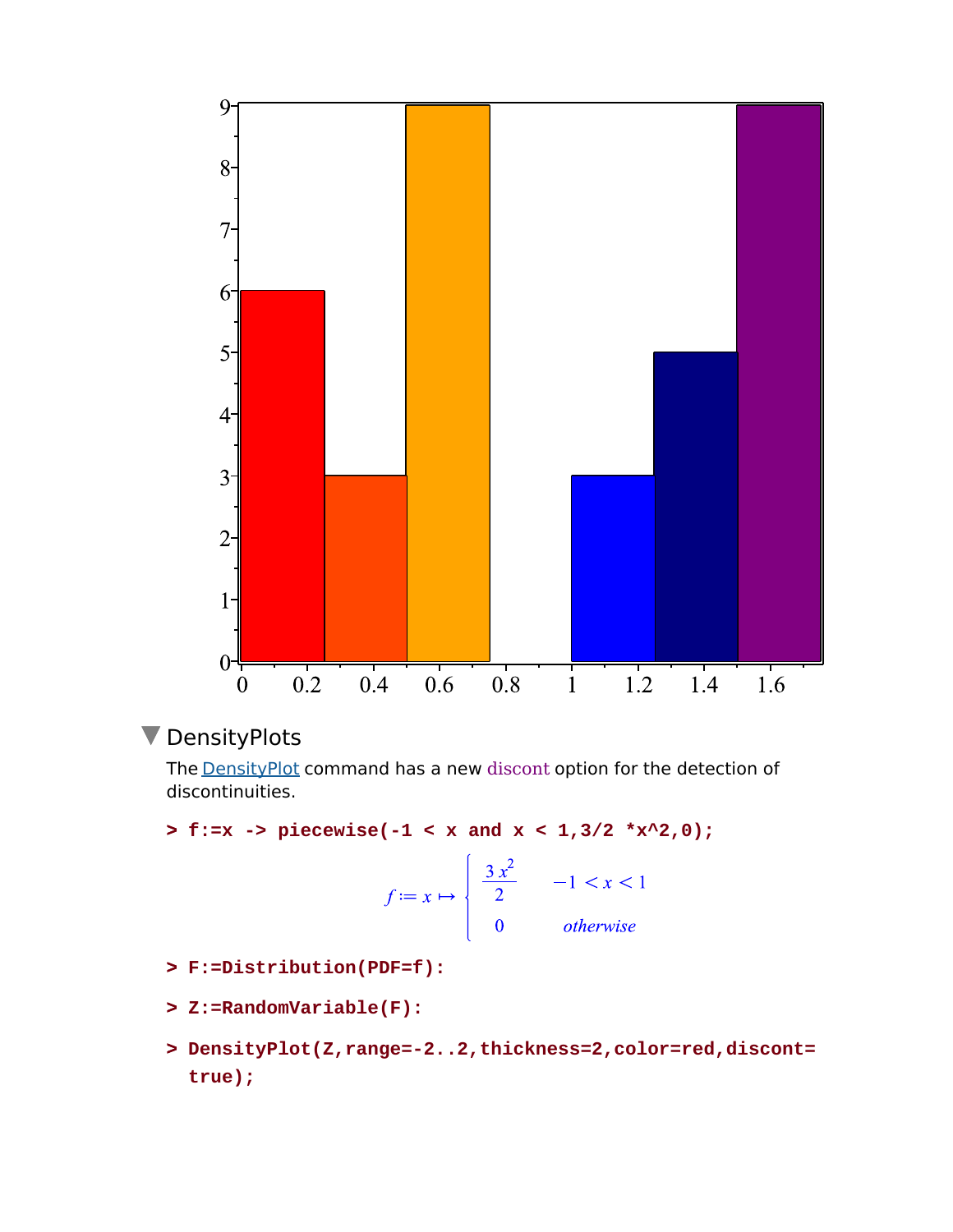

# **DataFrames and DataSeries**

There are several new commands for working with DataFrames and DataSeries: Remove and SubsDatatype. Several existing commands and packages have also been updated to support DataFrames and DataSeries, including sort, Describe, and the CurveFitting package.

# **V** Remove

The Remove command makes it easier to remove one or more columns from a DataFrame. For example, many commands in the Statistics package assume that the supplied data is strictly numeric. In the case that there are one or more columns that contain non-numeric data, this command makes it possible to "remove" those columns and produce a result.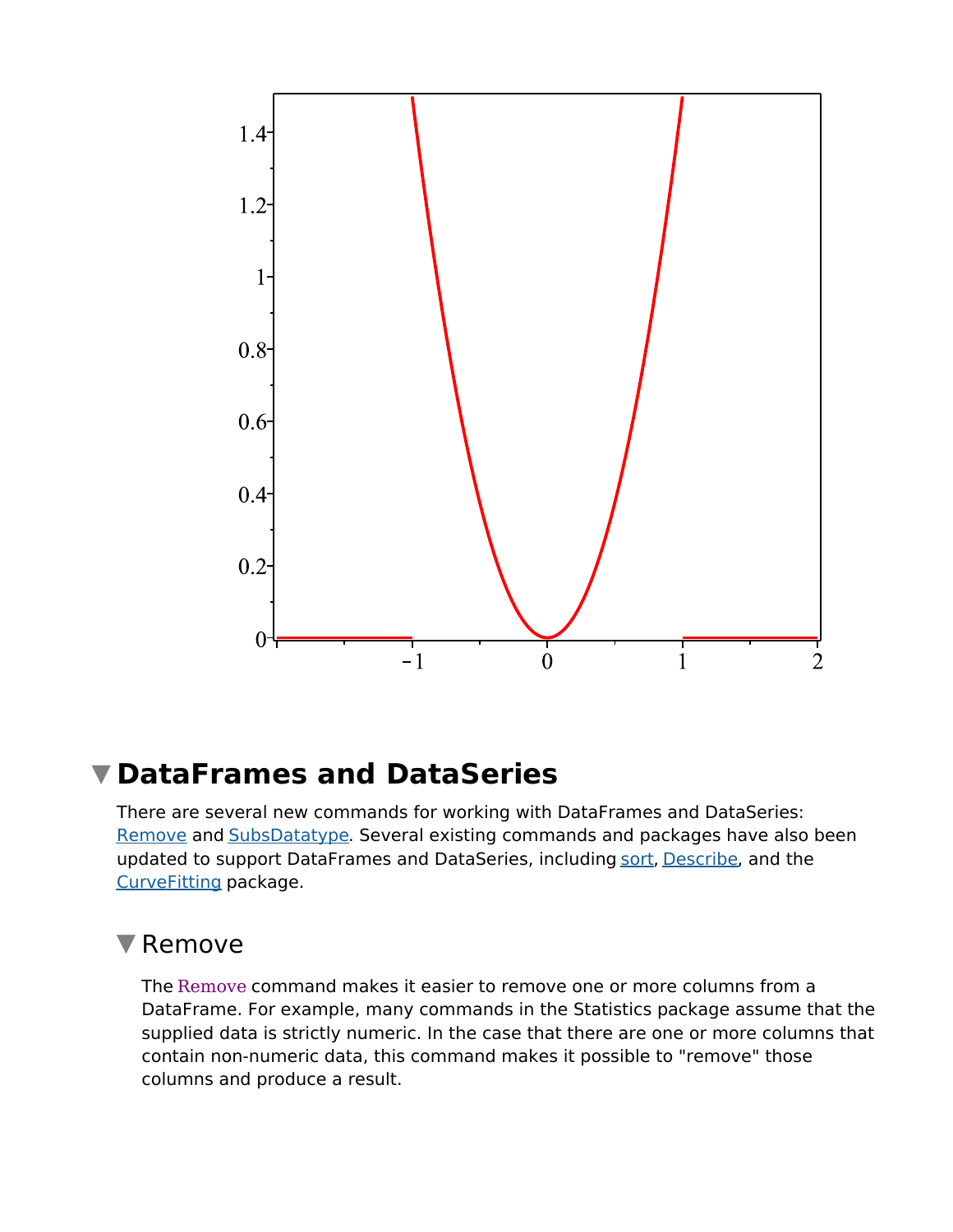#### **> with(Statistics):**

#### **> IrisData := Import( "datasets/iris.csv", base=datadir );**

|               |                |                |          | Sepal Length Sepal Width Petal Length Petal Width Species |     |          |
|---------------|----------------|----------------|----------|-----------------------------------------------------------|-----|----------|
|               | $\mathbf{1}$   | 5.1            | 3.5      | 1.4                                                       | 0.2 | "setosa" |
|               | $\overline{2}$ | 4.9            | 3        | 1.4                                                       | 0.2 | "setosa" |
|               | $\overline{3}$ | 4.7            | 3.2      | 1.3                                                       | 0.2 | "setosa" |
| $IrisData :=$ | $\overline{4}$ | 4.6            | 3.1      | 1.5                                                       | 0.2 | "setosa" |
|               | 5              | $\overline{5}$ | 3.6      | 1.4                                                       | 0.2 | "setosa" |
|               | 6              | 5.4            | 3.9      | 1.7                                                       | 0.4 | "setosa" |
|               | 7              | 4.6            | 3.4      | 1.4                                                       | 0.3 | "setosa" |
|               | 8              | 5              | 3.4      | 1.5                                                       | 0.2 | "setosa" |
|               | $\cdots$       |                | $\cdots$ | $\cdots$                                                  | .   | $\cdots$ |

Note that the fifth column, "Species", contains strings. Attempting to plot this DataFrame as is would result in an error. However, if the "Species" column is removed, a result is returned.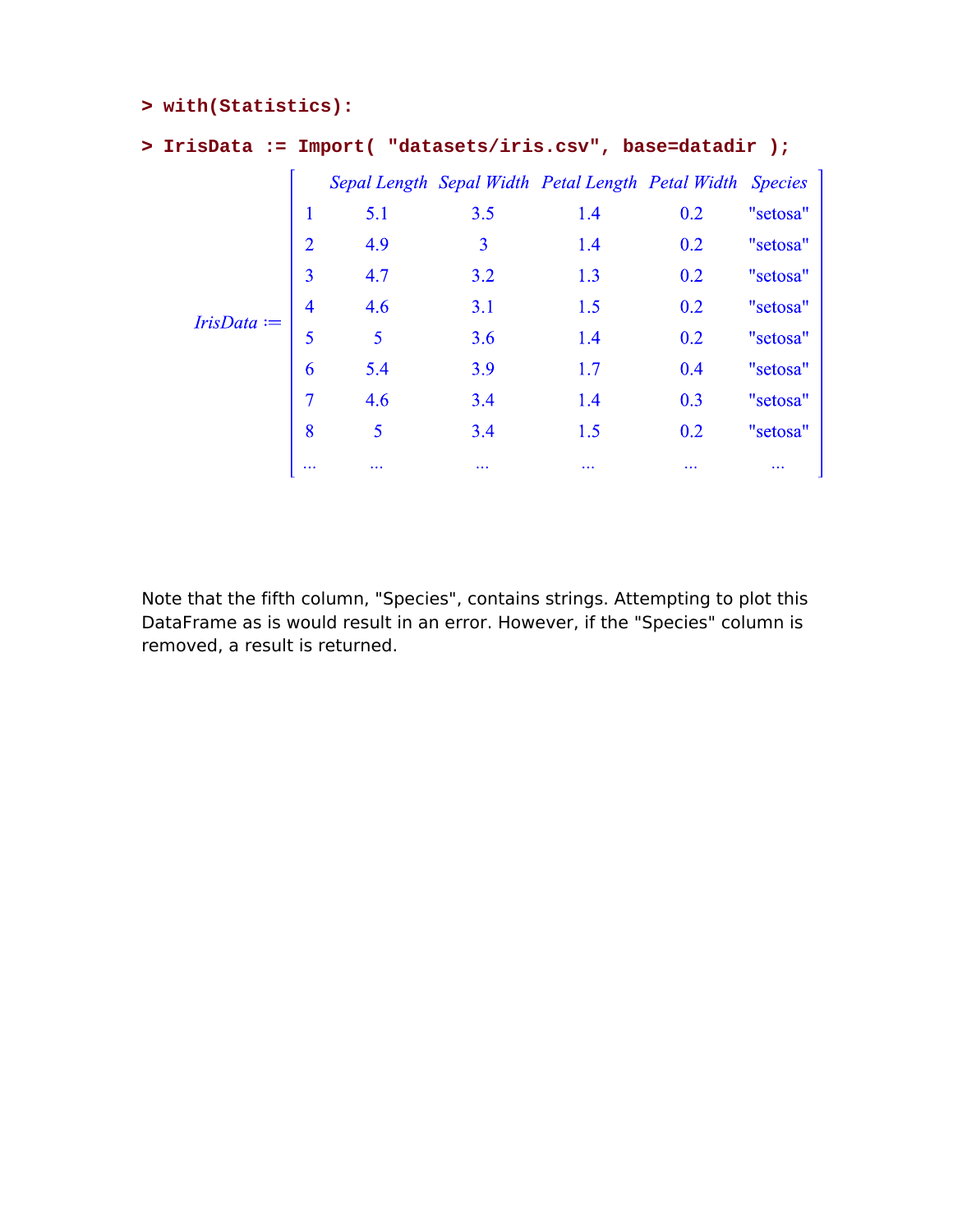```
> 
BoxPlot( :-Remove( IrisData, Species ) );
```


Note that the Remove command does not act in-place. In order to permanently remove a column, re-assignment is necessary.

# SubsDataType

The SubsDatatype command changes the specified datatype of a DataSeries. It will also attempt to coerce any data in the DataSeries into the given datatype.

```
> 
ds := DataSeries( < 1, 2, 3 >, datatype = integer );
                                                     ds := \left[\begin{array}{cc} 1 & 1 \\ 2 & 2 \\ 3 & 3 \end{array}\right]
```
**> Datatype( ds );**

*integer*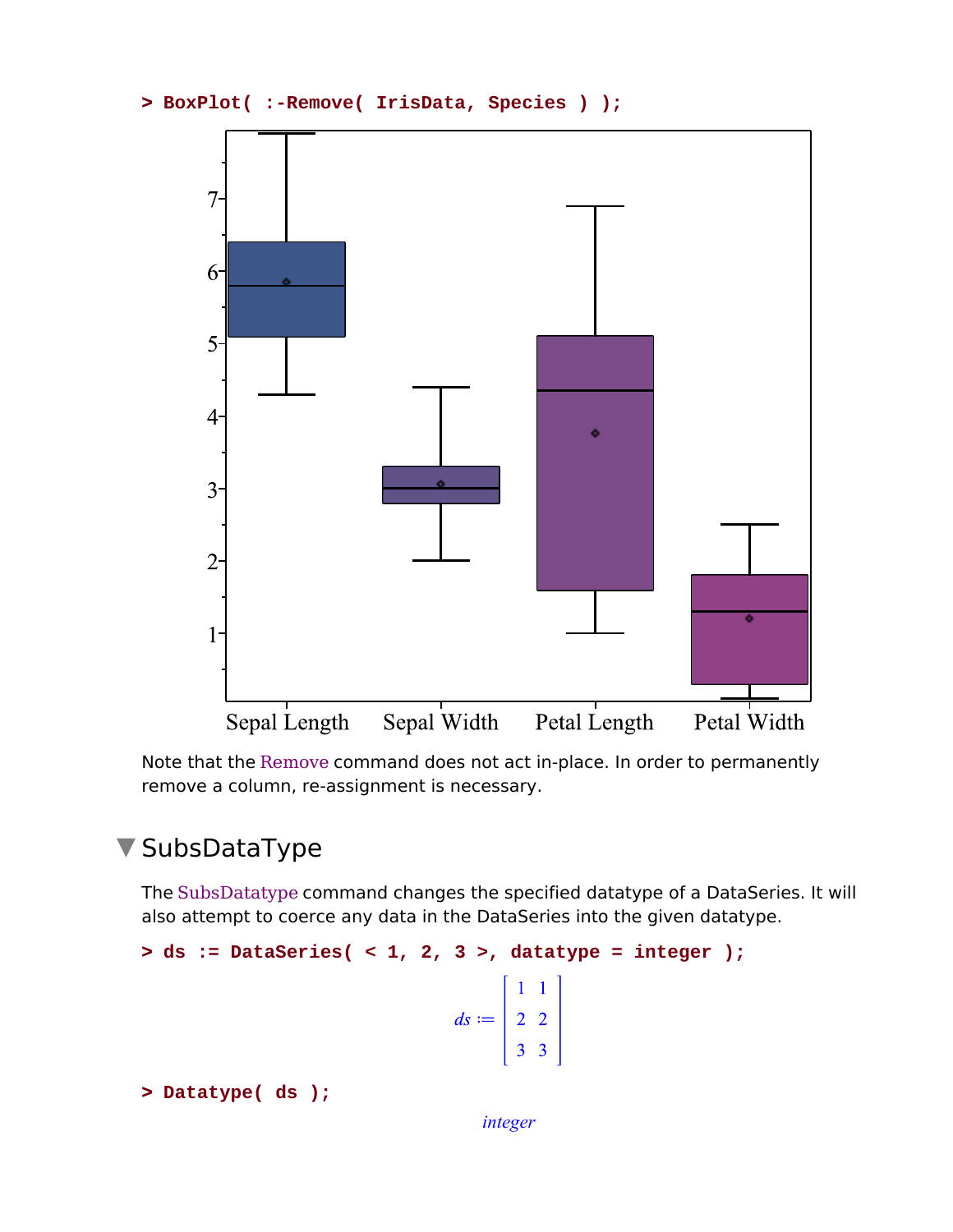**> ds := SubsDatatype( ds, float );**

$$
ds := \left[\begin{array}{rr} 1 & 1. \\ 2 & 2. \\ 3 & 3. \end{array}\right]
$$

**> Datatype( ds );**

float<sub>8</sub>

**> SubsDatatype( IrisData, Species, name, conversion = ( (x) -> convert(x,name) ) );**

|                |     |          | Sepal Length Sepal Width Petal Length Petal Width Species |          |          |
|----------------|-----|----------|-----------------------------------------------------------|----------|----------|
| 1              | 5.1 | 3.5      | 1.4                                                       | 0.2      | setosa   |
| $\overline{2}$ | 4.9 | 3        | 1.4                                                       | 0.2      | setosa   |
| 3              | 4.7 | 3.2      | 1.3                                                       | 0.2      | setosa   |
| 4              | 4.6 | 3.1      | 1.5                                                       | 0.2      | setosa   |
| 5              | 5   | 3.6      | 1.4                                                       | 0.2      | setosa   |
| 6              | 5.4 | 3.9      | 1.7                                                       | 0.4      | setosa   |
| 7              | 4.6 | 3.4      | 1.4                                                       | 0.3      | setosa   |
| 8              | 5   | 3.4      | 1.5                                                       | 0.2      | setosa   |
| $\cdots$       |     | $\cdots$ | $\cdots$                                                  | $\cdots$ | $\cdots$ |

# More Updates for DataFrames and DataSeries

There have also been more updates to expand the number of commands that support DataFrame and DataSeries objects. The CurveFitting package now supports each and is also available from the right-click context menu.

#### **V** sort

The sort command can also be used with DataFrames.

```
> 
berries := DataFrame( < < 220, 288, 136 > | < 11.94, 18.1, 
 7.68 > | 
                           < Russia, China, USA > | < "Rubus",
 "Vitis", "Fragaria" > >,
              columns = [ Energy, Carbohydrates, `Top 
 Producer`, Genus ],
              rows = [ Raspberry, Grape, Strawberry ] );
```